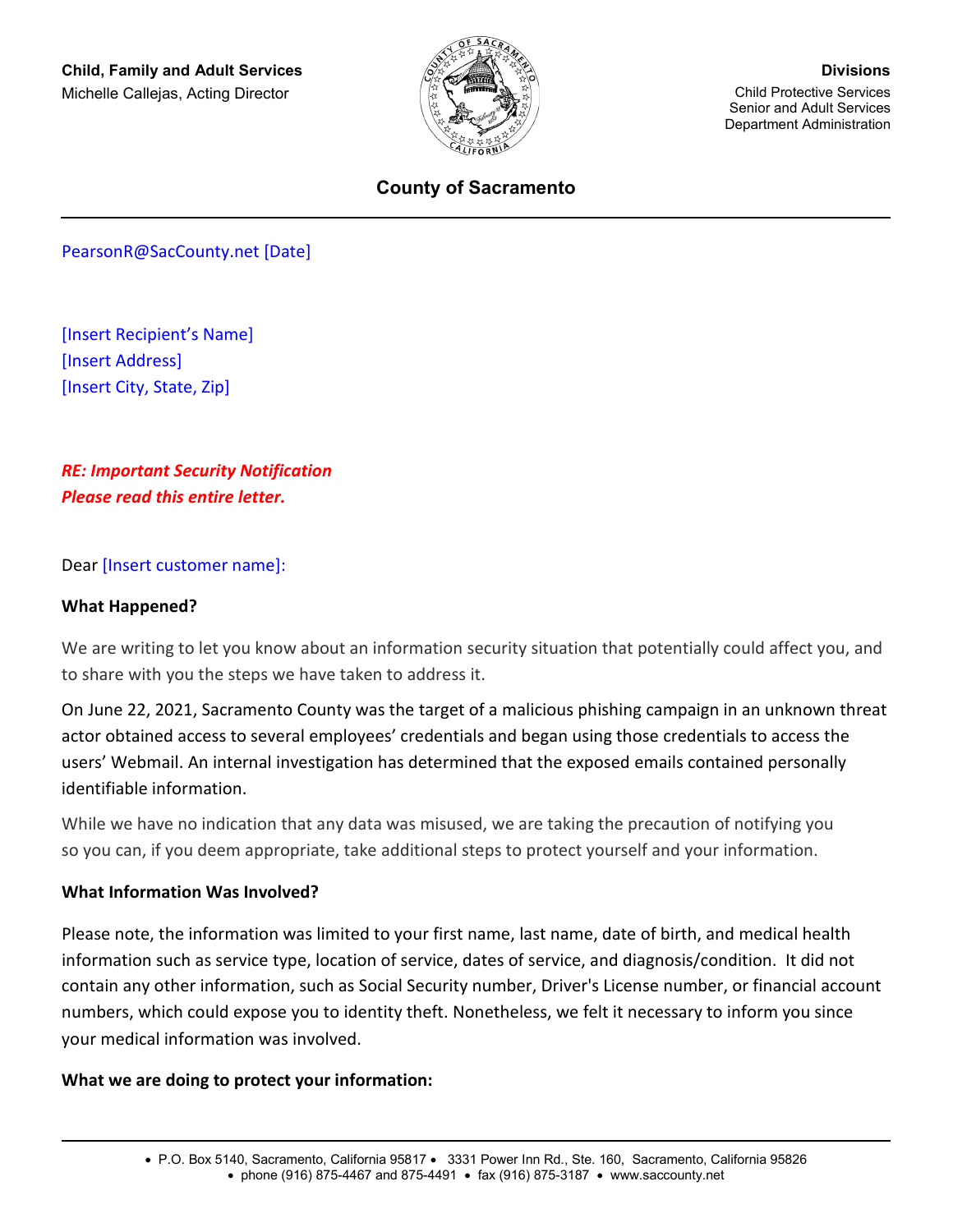

# **County of Sacramento**

Sacramento County deeply regrets any inconvenience this incident may cause you. This event has been reported to the Sacramento Sheriff (Case #21-211501) and Department of Homeland Security (Case#2021- USCERTv3142X8).To help prevent something like this from happening in the future, technical safeguards have been implemented to prevent further access to any PHI. Additional safeguards include reviewing and revising our policies and procedure and Security Awareness training to minimize the risk of recurrence.

To help protect your identity, we are offering a complimentary 12-month membership of Experian's® IdentityWorks<sup>SM</sup>. This product provides you with superior identity detection and resolution of identity theft. To activate your membership and start monitoring your personal information please follow the steps below:

- Ensure that you **enroll by**: **March 31, 2022** (Your code will not work after this date.)
- **Visit** the Experian IdentityWorks website to enroll: www.experianidworks.com/credit
- Provide your **activation code**: **[code]**

If you have questions about the product, need assistance with identity restoration or would like an alternative to enrolling in Experian IdentityWorks online, please contact Experian's customer care team at (833) 704-9392 by **March 31, 2022.** Be prepared to provide engagement number **B025707** as proof of eligibility for the identity restoration services by Experian.

# **ADDITIONAL DETAILS REGARDING YOUR 12-MONTH EXPERIAN IDENTITYWORKS MEMBERSHIP:**

A credit card is **not** required for enrollment in Experian IdentityWorks.

You can contact Experian **immediately** regarding any fraud issues, and have access to the following features once you enroll in Experian IdentityWorks:

- **Experian credit report at signup:** See what information is associated with your credit file. Daily credit reports are available for online members only.\*
- **Credit Monitoring:** Actively monitors Experian files for indicators of fraud.
- **Identity Restoration:** Identity Restoration specialists are immediately available to help you address credit and non-credit related fraud.
- Experian IdentityWorks ExtendCARE<sup>TM</sup>: You receive the same high-level of Identity Restoration support even after your Experian IdentityWorks membership has expired.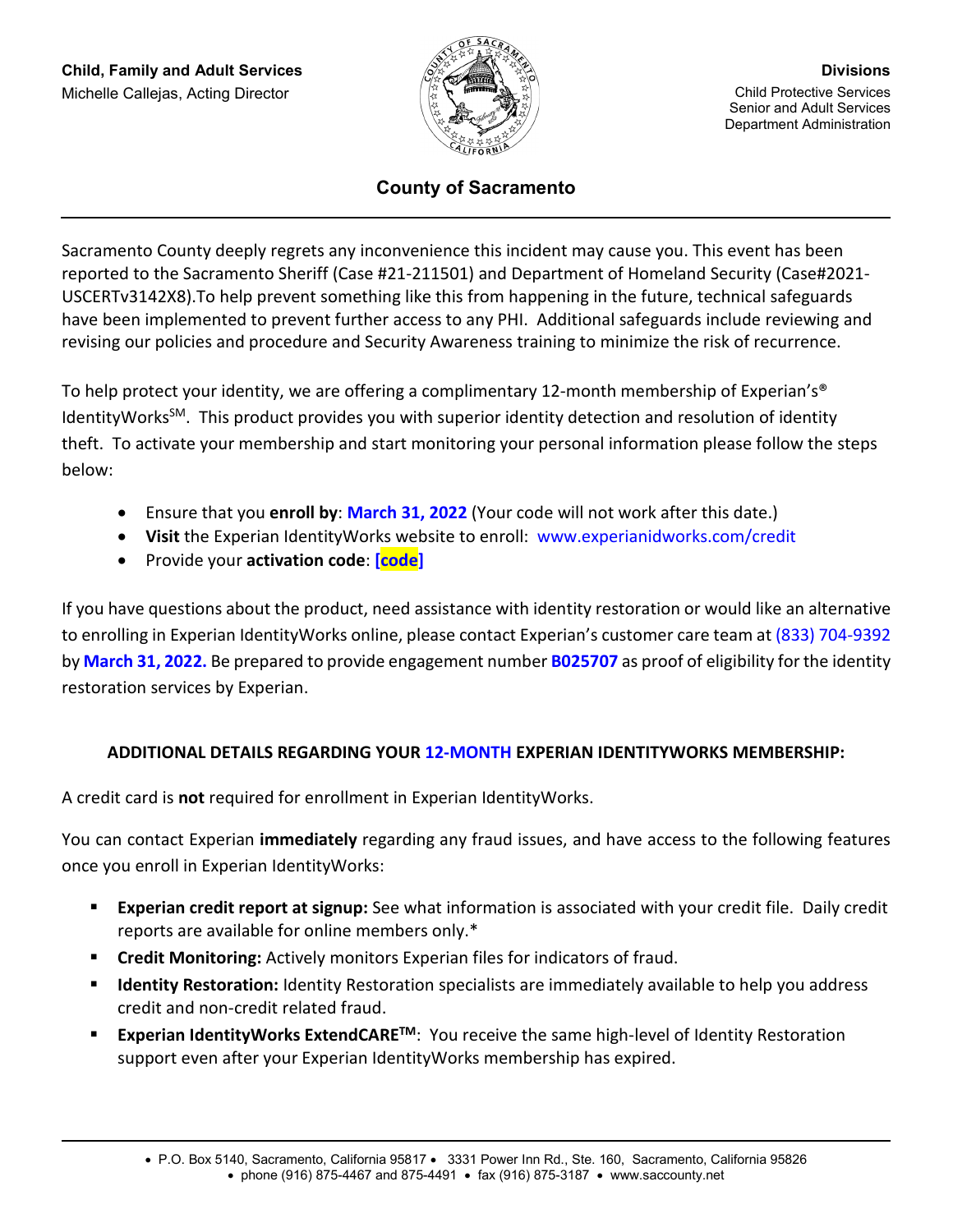

## **County of Sacramento**

 **Up to \$1 Million Identity Theft Insurance\*\*:** Provides coverage for certain costs and unauthorized electronic fund transfers.

If you believe there was fraudulent use of your information and would like to discuss how you may be able to resolve those issues, please reach out to an Experian agent at (833) 704-9392. If, after discussing your situation with an agent, it is determined that Identity Restoration support is needed, then an Experian Identity Restoration agent is available to work with you to investigate and resolve each incident of fraud that occurred (including, as appropriate, helping you with contacting credit grantors to dispute charges and close accounts; assisting you in placing a freeze on your credit file with the three major credit bureaus; and assisting you with contacting government agencies to help restore your identity to its proper condition).

Please note that this Identity Restoration support is available to you for 12 months from the date of this letter and does not require any action on your part at this time. The Terms and Conditions for this offer are located at [www.ExperianIDWorks.com/restoration.](http://www.experianidworks.com/restoration) You will also find self-help tips and information about identity protection at this site.

## **For More Information:**

For information about your privacy rights, you may visit the website of the California Department of Justice, Privacy Enforcement and Protection at [https://www.oag.ca.gov/privacy.](https://www.oag.ca.gov/privacy)

We sincerely apologize for this incident and regret any inconvenience it may cause you. Should you need any further information about this incident, please contact *Rick Pearson at (916) 875-4467*

Sincerely,

Rick Pearson Health Program Manager Sacramento County Public Administrator/Guardian/Conservator

\* Offline members will be eligible to call for additional reports quarterly after enrolling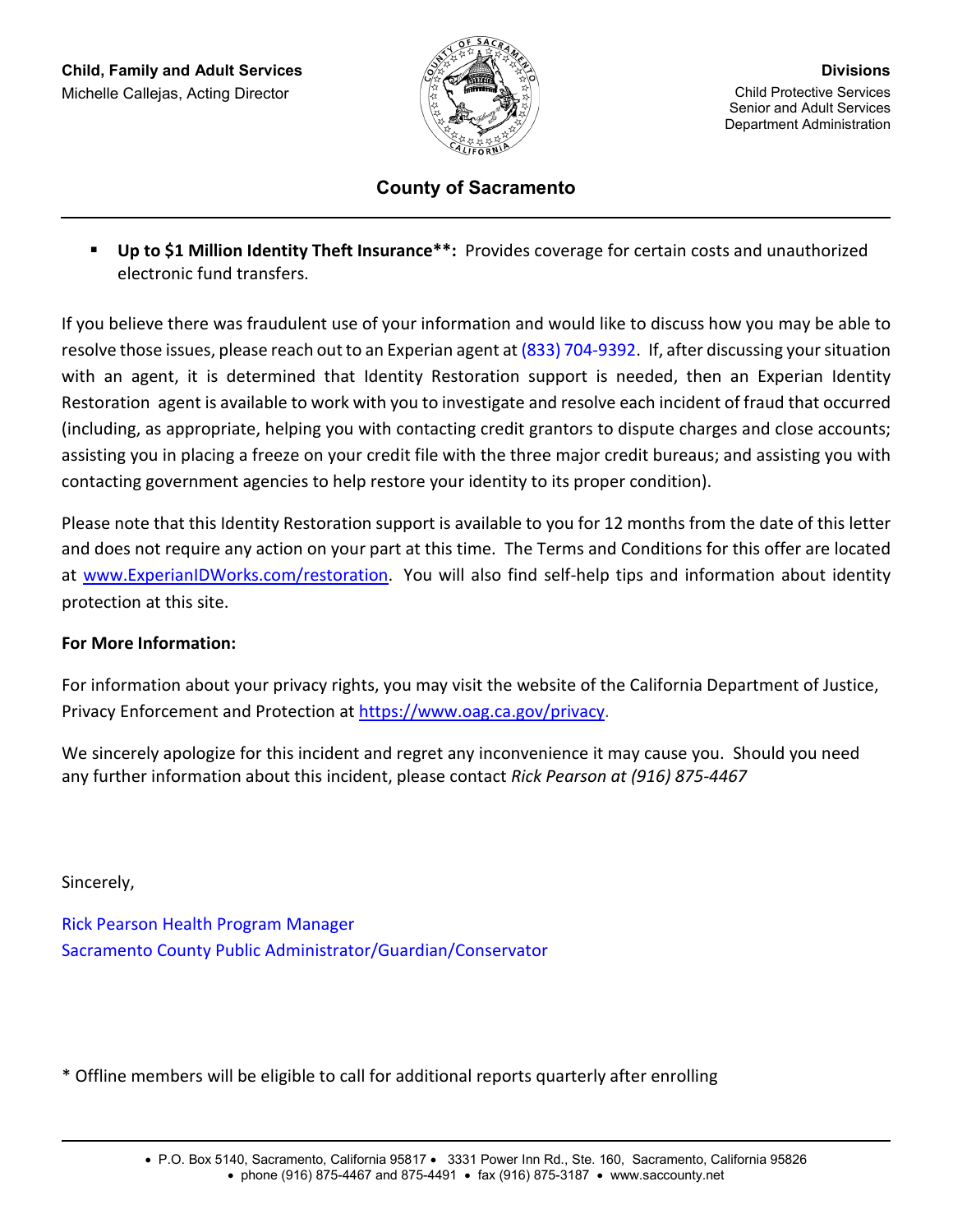

## **County of Sacramento**

\*\* The Identity Theft Insurance is underwritten and administered by American Bankers Insurance Company of Florida, an Assurant company. Please refer to the actual policies for terms, conditions, and exclusions of coverage. Coverage may not be available in all jurisdictions.